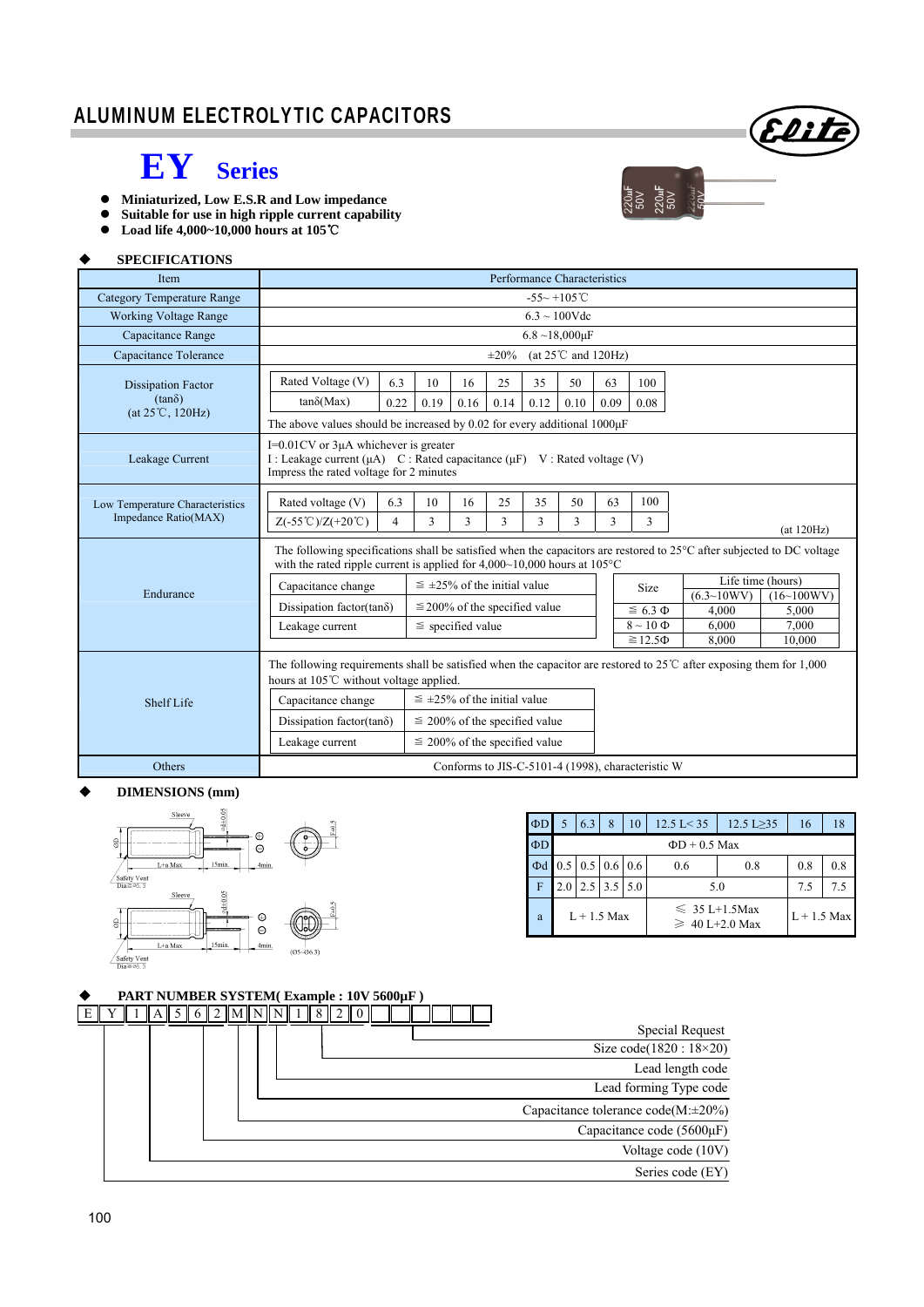# **EY Series**

### **Case size & Permissible rated ripple current**

|                                |                              |                | 6.3V                                                  |                                                          | 10V                            |                                                       |                 |                                                          |  |  |
|--------------------------------|------------------------------|----------------|-------------------------------------------------------|----------------------------------------------------------|--------------------------------|-------------------------------------------------------|-----------------|----------------------------------------------------------|--|--|
| Nominal<br>capacitance<br>(uF) | Case<br>size<br>ΦD×L<br>(mm) | $20^{\circ}$ C | Impedance<br>$(\Omega$ max/100kHz)<br>$-10^{\circ}$ C | Max. Rated<br>ripple current<br>@105℃ 100kHz<br>(mA rms) | Case<br>size<br>ΦD×L<br>(mm)   | Impedance<br>$( \Omega$ max/100kHz)<br>$20^{\circ}$ C | $-10^{\circ}$ C | Max. Rated<br>ripple current<br>@105℃ 100kHz<br>(mA rms) |  |  |
| 100                            |                              |                |                                                       |                                                          | $5 \times 11$                  | 0.580                                                 | 2.300           | 215                                                      |  |  |
| 150                            | $5 \times 11$                | 0.570          | 2.300                                                 | 210                                                      | $5 \times 11$                  | 0.580                                                 | 2.300           | 230                                                      |  |  |
| 220                            | $6.3\times11$                | 0.250          | 0.900                                                 | 320                                                      | $6.3\times11$                  | 0.220                                                 | 0.870           | 340                                                      |  |  |
| 330                            | $6.3\times11$                | 0.210          | 0.870                                                 | 340                                                      | $6.3\times11$                  | 0.220                                                 | 0.870           | 380                                                      |  |  |
| 470                            | $8\times11.5$                | 0.150          | 0.580                                                 | 345                                                      | $8\times11.5$                  | 0.130                                                 | 0.520           | 640                                                      |  |  |
|                                |                              |                |                                                       |                                                          | $8\times15$                    | 0.086                                                 | 0.350           | 845                                                      |  |  |
| 680                            | $8\times11.5$                | 0.130          | 0.520                                                 | 645                                                      | $10 \times 12.5$               | 0.080                                                 | 0.310           | 865                                                      |  |  |
| 820                            | $10 \times 12.5$             | 0.080          | 0.320                                                 | 865                                                      | $10\times16$                   | 0.070                                                 | 0.280           | 1015                                                     |  |  |
|                                |                              |                |                                                       |                                                          | $8\times20$                    | 0.068                                                 | 0.270           | 1050                                                     |  |  |
| 1000                           | $8\times15$                  | 0.085          | 0.350                                                 | 870                                                      | $10\times 16$                  | 0.060                                                 | 0.240           | 1215                                                     |  |  |
| 1200                           | $8\times20$                  | 0.071          | 0.260                                                 | 1050<br>1215                                             | $10\times20$                   | 0.045                                                 | 0.180           | 1410                                                     |  |  |
|                                | $10\times16$                 | 0.062          | 0.240                                                 |                                                          |                                |                                                       |                 |                                                          |  |  |
| 1500                           | $10\times 20$                | 0.045          | 0.180                                                 | 1410                                                     | $10\times25$<br>$12.5\times16$ | 0.041<br>0.049                                        | 0.170<br>0.160  | 1610<br>1450                                             |  |  |
| 1800                           | $12.5\times16$               | 0.048          | 0.160                                                 | 1460                                                     | $12.5 \times 20$               | 0.039                                                 | 0.150           | 1710                                                     |  |  |
|                                |                              |                |                                                       |                                                          | $10\times30$                   | 0.030                                                 | 0.120           | 1920                                                     |  |  |
| 2200                           | $10\times25$                 | 0.042          | 0.170                                                 | 1650                                                     | $12.5 \times 20$               | 0.035                                                 | 0.120           | 1910                                                     |  |  |
|                                |                              |                |                                                       |                                                          | $16\times16$                   | 0.042                                                 | 0.120           | 1900                                                     |  |  |
|                                | $10\times30$                 | 0.030          | 0.120                                                 | 1900                                                     |                                |                                                       |                 |                                                          |  |  |
| 2700                           | $16\times15$                 | 0.041          | 0.120                                                 | 1945                                                     | $18\times15$                   | 0.042                                                 | 0.110           | 2220                                                     |  |  |
| 3300                           | $12.5 \times 20$             | 0.034          | 0.120                                                 | 1900                                                     | $12.5 \times 25$               | 0.026                                                 | 0.089           | 2230                                                     |  |  |
|                                | $12.5 \times 25$             | 0.026          | 0.088                                                 | 2240                                                     | $12.5 \times 30$               | 0.023                                                 | 0.078           | 2660                                                     |  |  |
| 3900                           | $18\times15$                 | 0.042          | 0.110                                                 | 2210                                                     | $16\times20$                   | 0.026                                                 | 0.078           | 2540                                                     |  |  |
| 4700                           | $12.5 \times 30$             | 0.023          | 0.078                                                 | 2650                                                     | $12.5 \times 35$               | 0.020                                                 | 0.065           | 2890                                                     |  |  |
|                                | $12.5 \times 35$             | 0.020          | 0.065                                                 | 2890                                                     | $12.5 \times 40$               | 0.016                                                 | 0.055           | 3360                                                     |  |  |
| 5600                           |                              |                |                                                       |                                                          | $16\times25$                   | 0.020                                                 | 0.060           | 2940                                                     |  |  |
|                                | $16\times20$                 | 0.026          | 0.077                                                 | 2540                                                     | $18\times20$                   | 0.025                                                 | 0.066           | 2870                                                     |  |  |
|                                | $12.5 \times 40$             | 0.016          | 0.055                                                 | 3350                                                     | $16 \times 31.5$               | 0.016                                                 | 0.050           | 3460                                                     |  |  |
| 6800                           | $16\times25$                 | 0.020          | 0.060                                                 | 2940                                                     |                                |                                                       |                 |                                                          |  |  |
|                                | $18\times20$                 | 0.025          | 0.066                                                 | 2870                                                     | $18\times25$                   | 0.018                                                 | 0.049           | 3150                                                     |  |  |
| 8200                           | $16 \times 31.5$             | 0.016          | 0.050                                                 | 3450                                                     | $16 \times 35.5$               | 0.015                                                 | 0.044           | 3610                                                     |  |  |
|                                |                              |                |                                                       |                                                          | $18 \times 31.5$               | 0.015                                                 | 0.040           | 4180                                                     |  |  |
| 10000                          | $16 \times 35.5$             | 0.014          | 0.044                                                 | 3620                                                     | $16\times 40$                  | 0.013                                                 | 0.038           | 4090                                                     |  |  |
|                                | $18\times25$                 | 0.018          | 0.049                                                 | 3150                                                     | $18 \times 35.5$               | 0.012                                                 | 0.038           | 4150                                                     |  |  |
| 12000                          | $16\times 40$                | 0.012          | 0.038                                                 | 4090                                                     | $18\times 40$                  | 0.011                                                 | 0.032           |                                                          |  |  |
|                                | $18 \times 31.5$             | 0.014          | 0.040                                                 | 4180                                                     |                                |                                                       |                 | 4290                                                     |  |  |
| 15000                          | $18 \times 35.5$             | 0.013          | 0.038                                                 | 4230                                                     |                                |                                                       |                 |                                                          |  |  |
| 18000                          | $18\times40$                 | 0.012          | 0.032                                                 | 4290                                                     |                                |                                                       |                 |                                                          |  |  |

Elite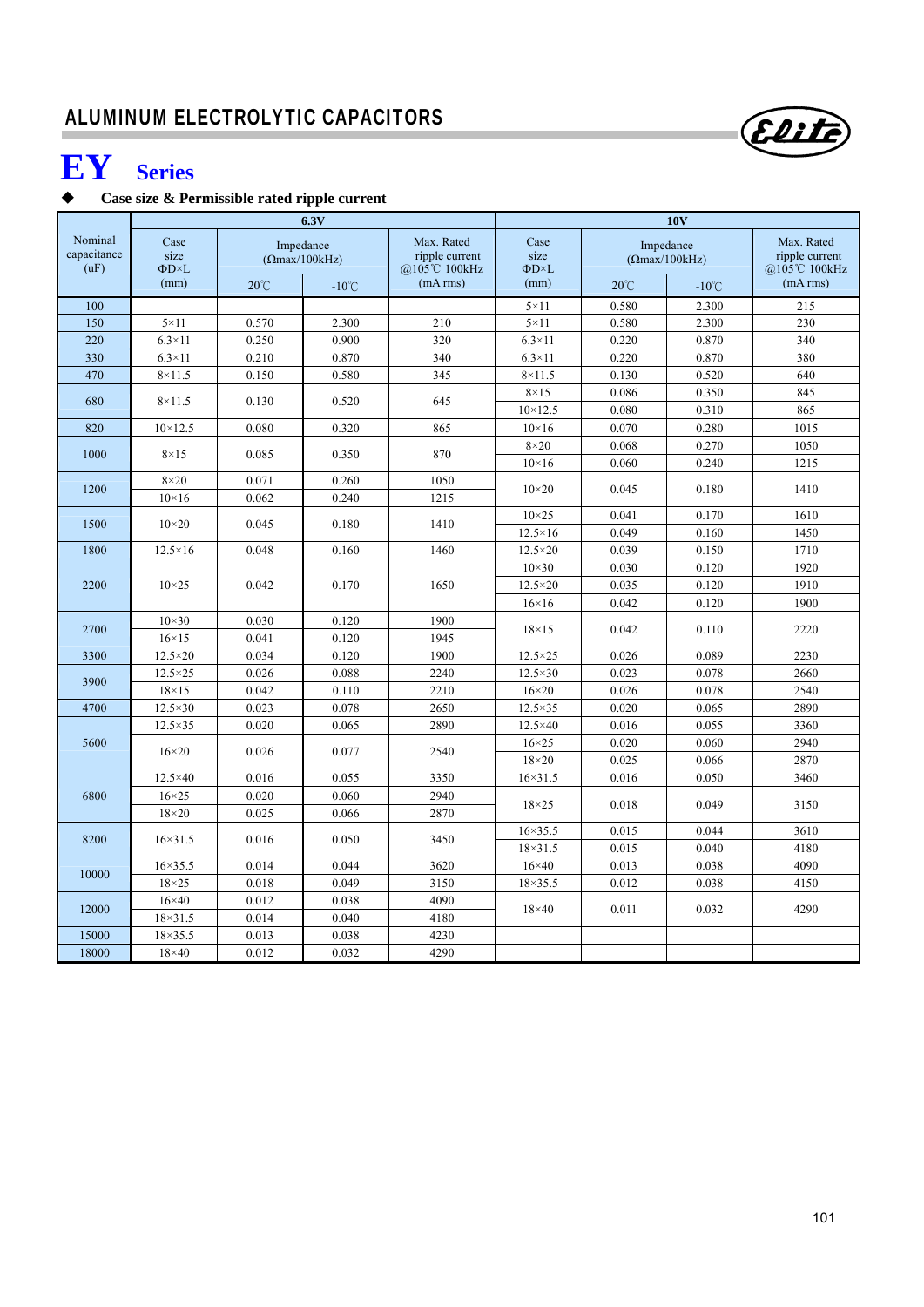# **EY Series**

### **Case size & Permissible rated ripple current**

|                                |                                           |                | <b>16V</b>                                            |                                                          | 25V                                |                |                                                       |                                                          |  |
|--------------------------------|-------------------------------------------|----------------|-------------------------------------------------------|----------------------------------------------------------|------------------------------------|----------------|-------------------------------------------------------|----------------------------------------------------------|--|
| Nominal<br>capacitance<br>(uF) | Case<br>size<br>$\Phi D \times L$<br>(mm) | $20^{\circ}$ C | Impedance<br>$(\Omega$ max/100kHz)<br>$-10^{\circ}$ C | Max. Rated<br>ripple current<br>@105℃ 100kHz<br>(mA rms) | Case<br>size<br>$\Phi$ D×L<br>(mm) | $20^{\circ}$ C | Impedance<br>$(\Omega$ max/100kHz)<br>$-10^{\circ}$ C | Max. Rated<br>ripple current<br>@105℃ 100kHz<br>(mA rms) |  |
| 10                             | $5 \times 11$                             | 1.100          | 3.020                                                 | 96                                                       | $5 \times 11$                      | 1.100          | 3.020                                                 | 100                                                      |  |
| 22                             | $5 \times 11$                             | 0.750          | 2.800                                                 | 120                                                      | $5 \times 11$                      | 0.700          | 2.800                                                 | 140                                                      |  |
| 47                             | $5 \times 11$                             | 0.600          | 2.600                                                 | 180                                                      | $5 \times 11$                      | 0.570          | 2.300                                                 | 205                                                      |  |
| 56                             | $5 \times 11$                             | 0.570          | 2.300                                                 | 220                                                      | $5 \times 11$                      | 0.570          | 2.300                                                 | 240                                                      |  |
| 100                            | $5 \times 11$                             | 0.350          | 0.760                                                 | 260                                                      | $6.3\times11$                      | 0.210          | 0.870                                                 | 340                                                      |  |
|                                | $6.3\times11$                             | 0.210          | 0.820                                                 | 310                                                      |                                    |                |                                                       |                                                          |  |
| 120                            | $6.3\times11$                             | 0.210          | 0.870                                                 | 340                                                      |                                    |                |                                                       |                                                          |  |
| 220                            | $6.3\times11$                             | 0.150          | 0.650                                                 | 450                                                      | $8\times11.5$                      | 0.120          | 0.520                                                 | 650                                                      |  |
|                                | $8\times11.5$                             | 0.190          | 0.850                                                 | 650                                                      |                                    |                |                                                       |                                                          |  |
| 330                            | $8\times11.5$                             | 0.120          | 0.520                                                 | 760                                                      | $8\times15$                        | 0.087          | 0.350                                                 | 850                                                      |  |
|                                |                                           |                |                                                       |                                                          | $10 \times 12.5$                   | 0.081          | 0.320                                                 | 870                                                      |  |
| 470                            | $8\times15$                               | 0.086          | 0.350                                                 | 840                                                      | $8\times20$                        | 0.070          | 0.270                                                 | 1050                                                     |  |
|                                | $10 \times 12.5$                          | 0.080          | 0.320                                                 | 865                                                      | $10\times16$                       | 0.060          | 0.240                                                 | 1210                                                     |  |
| 680                            | $8\times20$                               | 0.069          | 0.270                                                 | 1060                                                     | $10\times 20$                      | 0.045          | 0.180                                                 | 1410                                                     |  |
|                                | $10\times16$                              | 0.060          | 0.240                                                 | 1210                                                     | $12.5 \times 16$                   | 0.049          | 0.160                                                 | 1460                                                     |  |
| 820                            | $10\times20$                              | 0.052          | 0.220                                                 | 1310                                                     | $10\times25$                       | 0.041          | 0.170                                                 | 1660                                                     |  |
|                                | $10\times20$<br>0.050<br>$12.5\times16$   | 0.045          | 0.180                                                 | 1410<br>1450                                             | $10\times30$                       | 0.030          | 0.120                                                 | 1920                                                     |  |
| 1000                           |                                           |                | 0.160                                                 |                                                          | $12.5 \times 20$                   | 0.034          | 0.120                                                 | 1910                                                     |  |
|                                |                                           |                |                                                       |                                                          | $16\times16$                       | 0.042          | 0.120                                                 | 1940                                                     |  |
| 1200                           | $10\times25$                              | 0.043          | 0.170                                                 | 1650                                                     | $18\times15$                       | 0.043          | 0.110                                                 | 2220                                                     |  |
|                                | $10\times30$                              | 0.030          | 0.120                                                 | 1920                                                     |                                    |                |                                                       |                                                          |  |
| 1500                           | $12.5 \times 20$                          | 0.035          | 0.120                                                 | 1910                                                     | $12.5 \times 25$                   | 0.026          | 0.089                                                 | 2240                                                     |  |
|                                | $16\times16$                              | 0.042          | 0.120                                                 | 1940                                                     | $12.5 \times 30$                   | 0.024          | 0.078                                                 | 2660                                                     |  |
| 1800                           | $12.5 \times 25$                          | 0.028          | 0.095                                                 | 2140                                                     | $16\times20$                       | 0.026          | 0.078                                                 | 2540                                                     |  |
|                                | $12.5 \times 25$                          | 0.026          | 0.089                                                 | 2240                                                     | $12.5 \times 35$                   | 0.020          | 0.065                                                 | 2890                                                     |  |
| 2200                           | $18\times15$                              | 0.042          | 0.110                                                 | 2220                                                     | $18\times20$                       | 0.025          | 0.066                                                 | 2870                                                     |  |
|                                | 12.5×30                                   | 0.023          | 0.077                                                 | 2650                                                     | $12.5 \times 40$                   | 0.016          | 0.056                                                 | 3360                                                     |  |
| 2700                           | $16\times20$                              | 0.026          | 0.078                                                 | 2540                                                     | $16\times25$                       | 0.021          | 0.060                                                 | 2940                                                     |  |
|                                |                                           |                |                                                       |                                                          | $16\times30$                       | 0.016          | 0.050                                                 | 3460                                                     |  |
| 3300                           | $12.5 \times 35$                          | 0.020          | 0.066                                                 | 2890                                                     | $18\times25$                       | 0.018          | 0.048                                                 | 3150                                                     |  |
|                                | 12.5×40                                   | 0.016          | 0.056                                                 | 3350                                                     | $16 \times 35.5$                   | 0.014          | 0.043                                                 | 3620                                                     |  |
| 3900                           | $16\times25$                              | 0.021          | 0.060                                                 | 2930                                                     |                                    |                |                                                       |                                                          |  |
|                                | $16\times20$                              | 0.025          | 0.067                                                 | 2860                                                     | $18 \times 31.5$                   | 0.015          | 0.040                                                 | 4180                                                     |  |
|                                | $16 \times 31.5$                          | 0.016          | 0.050                                                 | 3450                                                     | $16\times40$                       | 0.012          | 0.038                                                 | 4090                                                     |  |
| 4700                           | $18\times25$                              | 0.018          | 0.049                                                 | 3150                                                     | $18 \times 35.5$                   | 0.013          | 0.038                                                 | 4230                                                     |  |
|                                | $16 \times 35.5$                          | 0.015          | 0.044                                                 | 3620                                                     |                                    |                |                                                       |                                                          |  |
| 5600                           | $18 \times 31.5$                          | 0.015          | 0.040                                                 | 4180                                                     | $18\times 40$                      | 0.011          | 0.032                                                 | 4290                                                     |  |
| 6800                           | $16\times40$                              | 0.012          | 0.038                                                 | 4080                                                     |                                    |                |                                                       |                                                          |  |
| 8200                           | 18×35.5                                   | 0.014          | 0.038                                                 | 4230                                                     |                                    |                |                                                       |                                                          |  |
| 18000                          | $18\times 40$                             | 0.011          | 0.032                                                 | 4290                                                     |                                    |                |                                                       |                                                          |  |

Elite